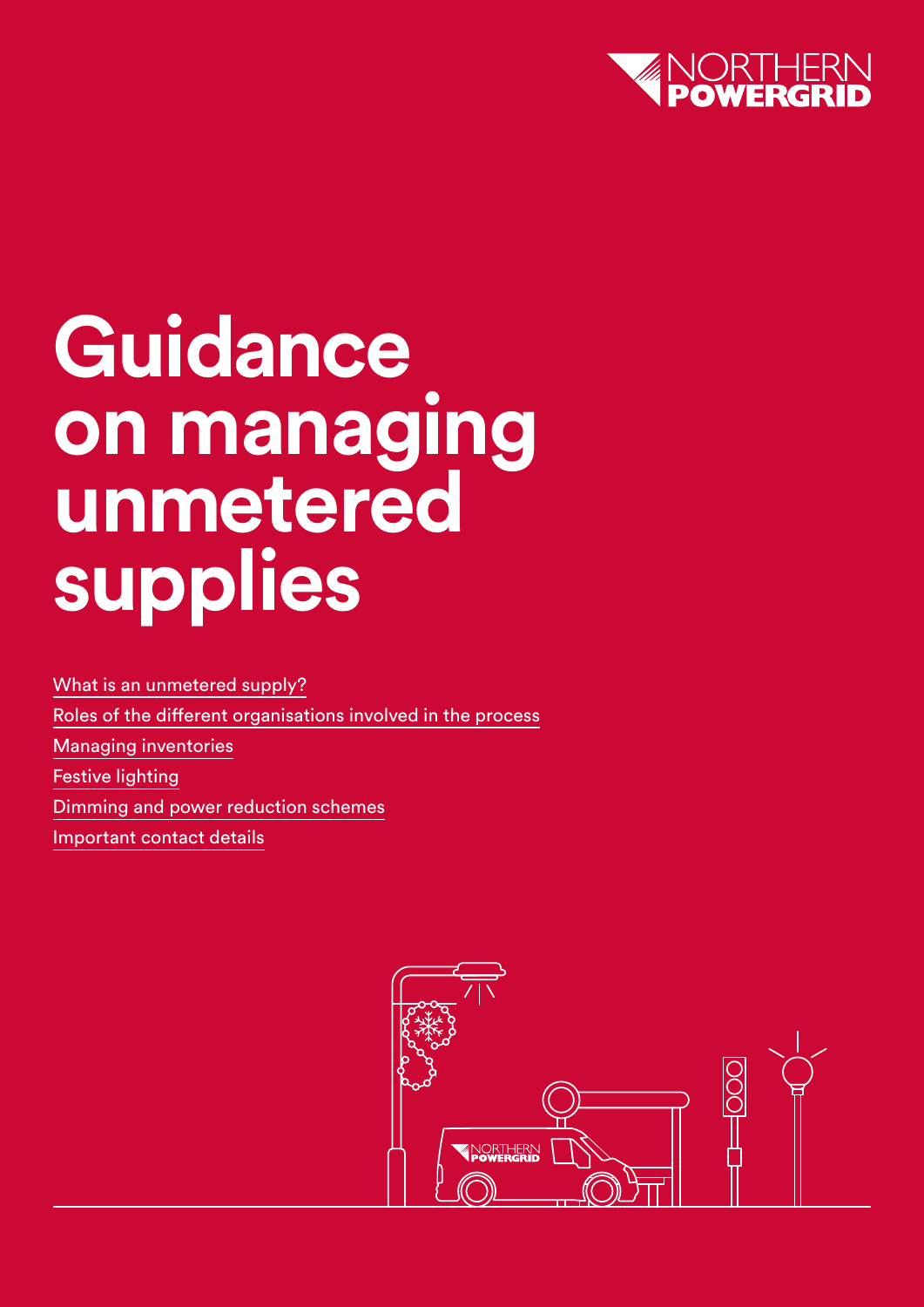# <span id="page-1-0"></span>**What is an unmetered supply?**

An unmetered supply is a supply of electricity to a particular item of equipment that is connected to the distribution network without a meter, including street lights, traffic signals, illuminated road signs, CCTV, and telecom cabinets.

As stated in the current regulatory guidance and industry codes, for an unmetered electrical supply to be connected to the distribution network, it must meet the following criteria:

- the electrical load is of a predictable nature and either;
- the electrical load is less than 500 watts and/or;
- it is not practical for a supply of electricity to be given through an appropriate meter at the premises because:
	- The anticipated metering costs would be significantly higher than the cost of the electricity being used by the equipment installed.
	- There would be significant technical difficulties associated with installing a meter.
	- Operation of law would prohibit or make excessively difficult the provision of a meter.

In addition, and in line with guidance from ELEXON the electricity industry governing body that oversees trading arrangements, an approved charge code must also be in place for each item of equipment that is being connected.

You will be required to sign a connection agreement, which is a formal agreement between you and Northern Powergrid, that will be issued to you and states that you agree with the terms and conditions of an unmetered supply, this must be done before your new connection and the energisation of the equipment is completed.

# **Types of unmetered supplies**

### **Half-Hourly (HH)**

Half-Hourly (HH) data is the energy consumed in each half hour of the day. This method of recording energy is typically used by customers with high levels of consumption and is categorised into two different types:

- Dynamic HH recording uses the actual data obtained from a Photo-Electric Cell Unit (PECU) array which measures light levels and/or any Central Management Systems (CMS), a system that records accurate consumption profile information.
- Passive HH uses the sunrise/sunset times to provide on/off times for PECU arrays to calculate the consumption profile information, it is not as accurate as dynamic HH recording in determining the consumption profile.

To record consumption data on a HH basis, a Meter Administrator (MA) must be appointed. The MA is chosen and contracted by the customer and charges may apply for this service. Once the arrangement is in place, the MA will calculate the consumption for each piece of equipment and provide this to the supplier. The supplier will then calculate and issue an invoice to the customer based on the information provided by the MA.

### **Non-Half-Hourly**

Non-Half-Hourly (NHH) recording of consumption uses an estimated number of annual hours that each type of equipment is consuming energy for. These hours are published by ELEXON in its switch regime directory. In contrast to the HH arrangements where the MA is responsible for submitting consumption data, it is Northern Powergrid that is responsible for calculating the NHH consumption information and providing it to the supplier. The supplier would then calculate and issue an invoice to the customer based on the information provided by Northern Powergrid.

# **Once you have an unmetered supply**

Where an application for unmetered supplies has been made, the equipment meets the criteria and a connections agreement has been signed, you will then be required to submit an initial 'detailed inventory' of all unmetered supply equipment. For further information, see the **Managing inventories** section of this guidance.



# **Changing your trading arrangements from Non – Half Hourly (NHH) to Half-Hourly (HH)**

If you would like to change your trading arrangements from NHH to HH, you can contact us, and we will explain the requirements and process.

<sup>1</sup> The Electricity (Unmetered Supply) Regulations 2001 [www.legislation.gov.uk/uksi/2001/3263/contents/made](http://www.legislation.gov.uk/uksi/2001/3263/contents/made) 2 [www.elexon.co.uk/](http://www.elexon.co.uk/)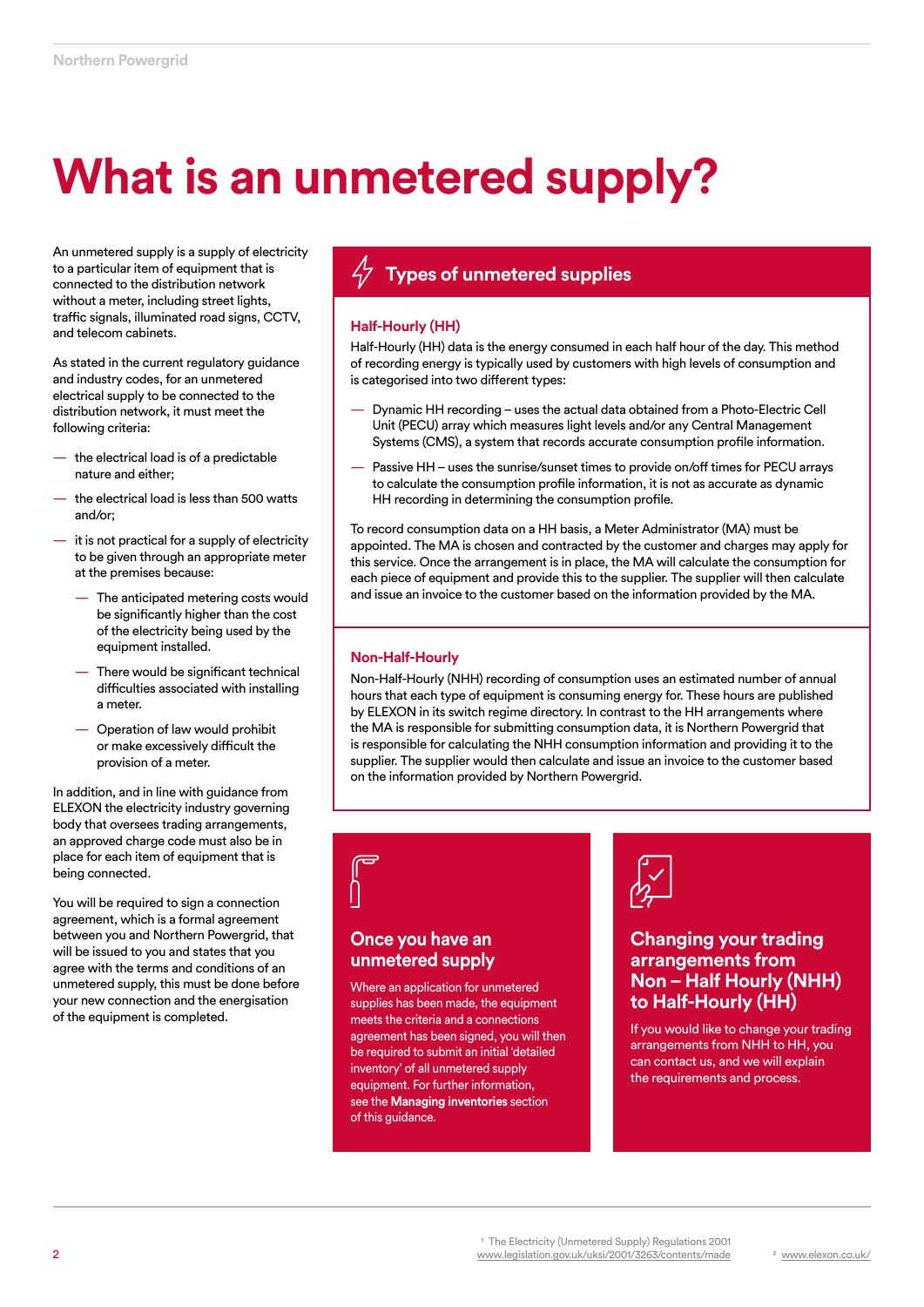# <span id="page-2-0"></span>**Roles of the different organisations involved in the process**



# **What Northern Powergrid does**

For Non-Half Hourly (NHH) customers, Northern Powergrid calculates the Estimated Annual Consumption (EAC) from the detailed inventory you provide us. We will also provide you and your electricity supplier with details of your consumption via an unmetered supplies certificate. This certificate can only be issued by Northern Powergrid and is linked directly to the inventory. Therefore, if the inventory changes due to new equipment being connected or equipment being removed, your EAC will also change. It is vital that the inventories are kept up to date and submitted in line with industry requirements (HH is every month and NHH is a minimum of once a year, subject to agreement) to ensure you receive accurate energy bills. The EAC calculation is based on the formula below:



Wattage of equipment x burning hours/1000 x no. of items = EAC (kWH)

For Half-Hourly (HH) customers, Northern Powergrid verifies the detailed inventory and issues a summary inventory to your Meter Administrator (MA). The MA will then calculate the consumption and this information is then passed to the supplier who uses it to produce your electricity bill.



# **What role does ELEXON play?**

ELEXON are the electricity industry governing body who oversee various trading arrangements. For unmetered supplies, they are responsible for ensuring that the relevant processes contained within the relevant codes of practice are carried out effectively. ELEXON's documentation on unmetered supplies can be found on its website . ELEXON is also responsible for publishing the charge codes and switch regimes (time patterns) to unmetered supplies (UMS) equipment manufacturers and local councils who have an interest in unmetered supplies.

ELEXON impose certain responsibilities on Local Distribution System Operators (LDSOs), including Northern Powergrid. In doing so the LDSO assumes the role of Unmetered Supplies Operator (UMSO) and is bound by ELEXON's governance. To ensure compliance is being met throughout the process, Northern Powergrid in the role of the UMSO is subject to an audit on a regular basis.



# **What your electricity supplier does**

Your electricity supplier will use the EAC stated on your unmetered supplies certificate to invoice you for the electricity the equipment has consumed. Your supplier is responsible for creating and sending you the energy bills, and so any queries about bills or costs must be taken up with your supplier.

**ENORTHERN** 



# **Other useful guidance**

#### **Managing Unmetered Energy Street Lighting Inventories (MUESLI)**

The MUESLI document is endorsed by ELEXON, the Energy Networks Association, Institution of Lighting Professionals, UK Lighting Board and the Local Government Technical Advisors Group and represents best practise in establishing, maintaining and auditing inventories for unmetered street lighting supplies.

As the customer, the electricity supplier and Northern Powergrid to maximise efficiencies through accuracy and compliance under the rules surrounding unmetered supplies, MUESLI allows for audits of inventories to be conducted by Northern Powergrid, following prior notification.

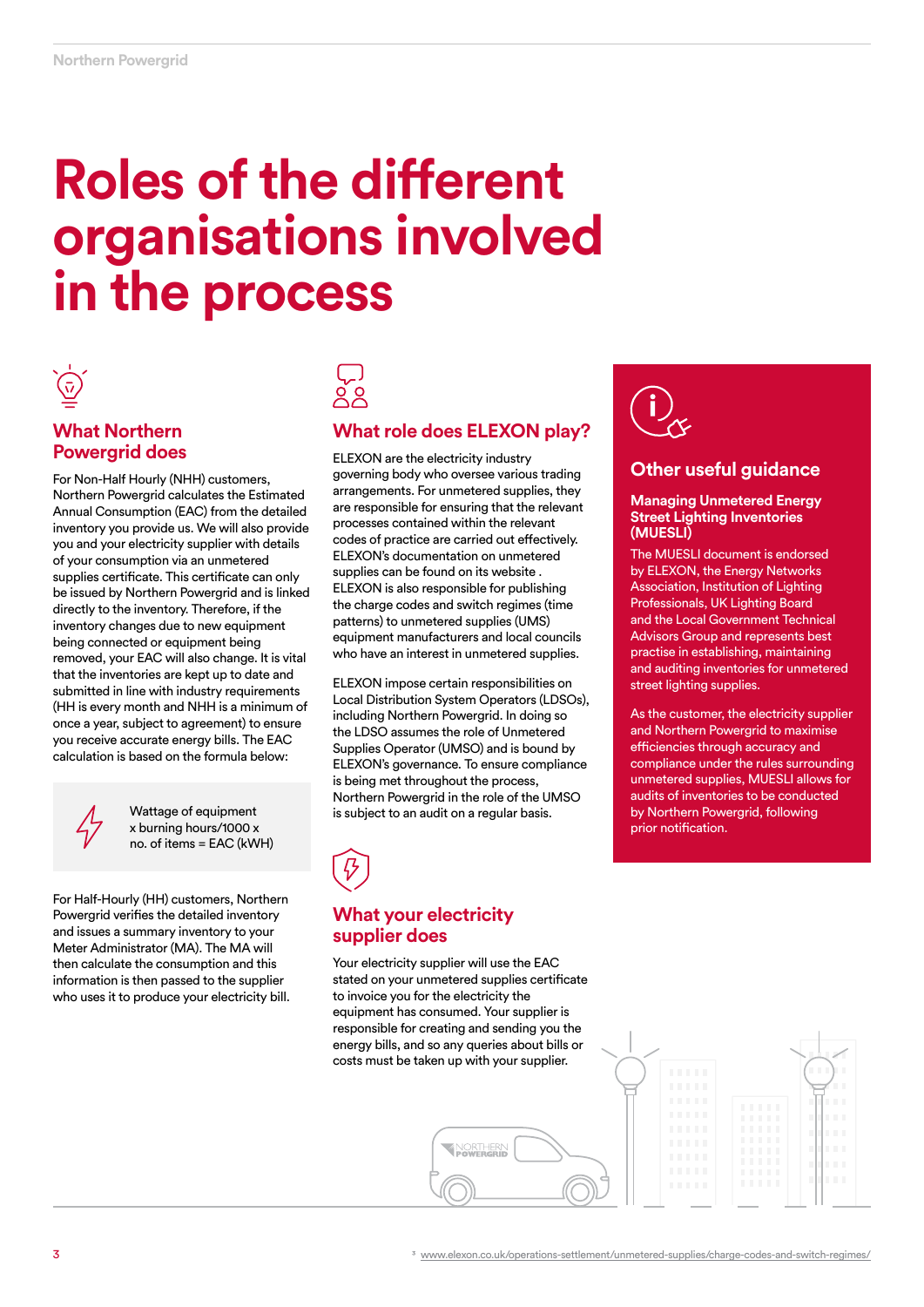# <span id="page-3-0"></span>**Managing inventories**

# **A detailed inventory**

A detailed inventory itemises the unmetered equipment connected to the distribution network and, in line with ELEXON's specifications (and therefore Northern Powergrid's), each inventory must include the following information for each item of equipment:

- unique reference;
- location;
- address;
- charge code;
- equipment wattage;
- number of items;
- burning hours; and
- control charge code.

### **The information above is mandatory, without it we will be unable to accept your inventory and you will be requested to resubmit with the full information.**

Information and requirements of a detailed inventory are documented by ELEXON.

The ELEXON Operational Information Document (OID) is a reference document that provides useful operational information relating to unmetered supplies, as well as the charge codes and operating hours which may assist you when compiling an unmetered supplies inventory.

If you have any further questions regarding the compilation of a detailed inventory, email **unmetered.supplies. operator@northernpowergrid.com** or call us on **0800 028 2018** and select option 4 then option 1.

### **Declaring IDNO (Independent Distribution Network Operator) on a DNO inventory**

Customers may choose to combine IDNO inventory items on to their DNO inventory. This process reduces the number of Meter Point Administration Numbers (MPANs) required and means they would submit only one inventory to the DNO.

In this process, Northern Powergrid is the Distribution Network Operator, often known as the host DNO.

If you would like to combine IDNO equipment on to your Northern Powergrid DNO inventory, you should first contact the IDNO to confirm your intentions, they will agree the sites with you and approve the inventory that will be submitted to us.

The IDNO items of equipment within your inventory submission must be clearly identifiable with a unique identifier. This should either be the IDNOs market participant ID, or the first two digits of the MPAN you have for each of the IDNOs, see reference table below:

| Company                               | <b>Market Participant ID</b> | <b>MPAN Prefix</b> |
|---------------------------------------|------------------------------|--------------------|
| Independent Power Networks Ltd        | <b>IPNL</b>                  | 24                 |
| <b>ESP Electricity Ltd</b>            | <b>LENG</b>                  | 25                 |
| Last Mile Electricity Ltd             | <b>GUCL</b>                  | 26                 |
| The Electricity Network Company Ltd   | <b>ETCL</b>                  | 27                 |
| Harlaxton Energy Network Ltd          | <b>HARL</b>                  | 29                 |
| Leep Electricity Networks Ltd         | <b>PENL</b>                  | 30                 |
| UK Power Distribution Ltd             | <b>UKPD</b>                  | 31                 |
| <b>Energy Assets Networks Ltd</b>     | <b>UDNL</b>                  | 32                 |
| Eclipse Power Networks Ltd            | <b>GGEN</b>                  | 33                 |
| Murphy Power Distribution Ltd         | <b>MPDL</b>                  | 34                 |
| <b>Fulcrum Electricity Assets Ltd</b> | <b>FEAL</b>                  | 35                 |
| Vattenfall Networks Ltd               | <b>VATT</b>                  | 36                 |
| Forbury Assets Ltd                    | <b>FORB</b>                  | 37                 |
| Indigo Power Ltd                      | <b>INDI</b>                  | 38                 |

When submitting your inventory, please provide one single file and issue it to the DNO and all IDNOs involved in the combining. For help with combining inventories email **unmetered.supplies.operator@northernpowergrid.com** or call **0800 028 2018** and select option 4 then option 1.



# **Important note**

Any changes made to your inventory regarding equipment (adding or removing) or any changes in energy usage will not be reflected on your supply invoice until the changes you have made have been provided to Northern Powergrid, who following confirmation, will submit a revised estimate of annual consumption to your supplier. **It is therefore essential that an updated inventory is submitted regularly and as a minimum on an annual basis.**